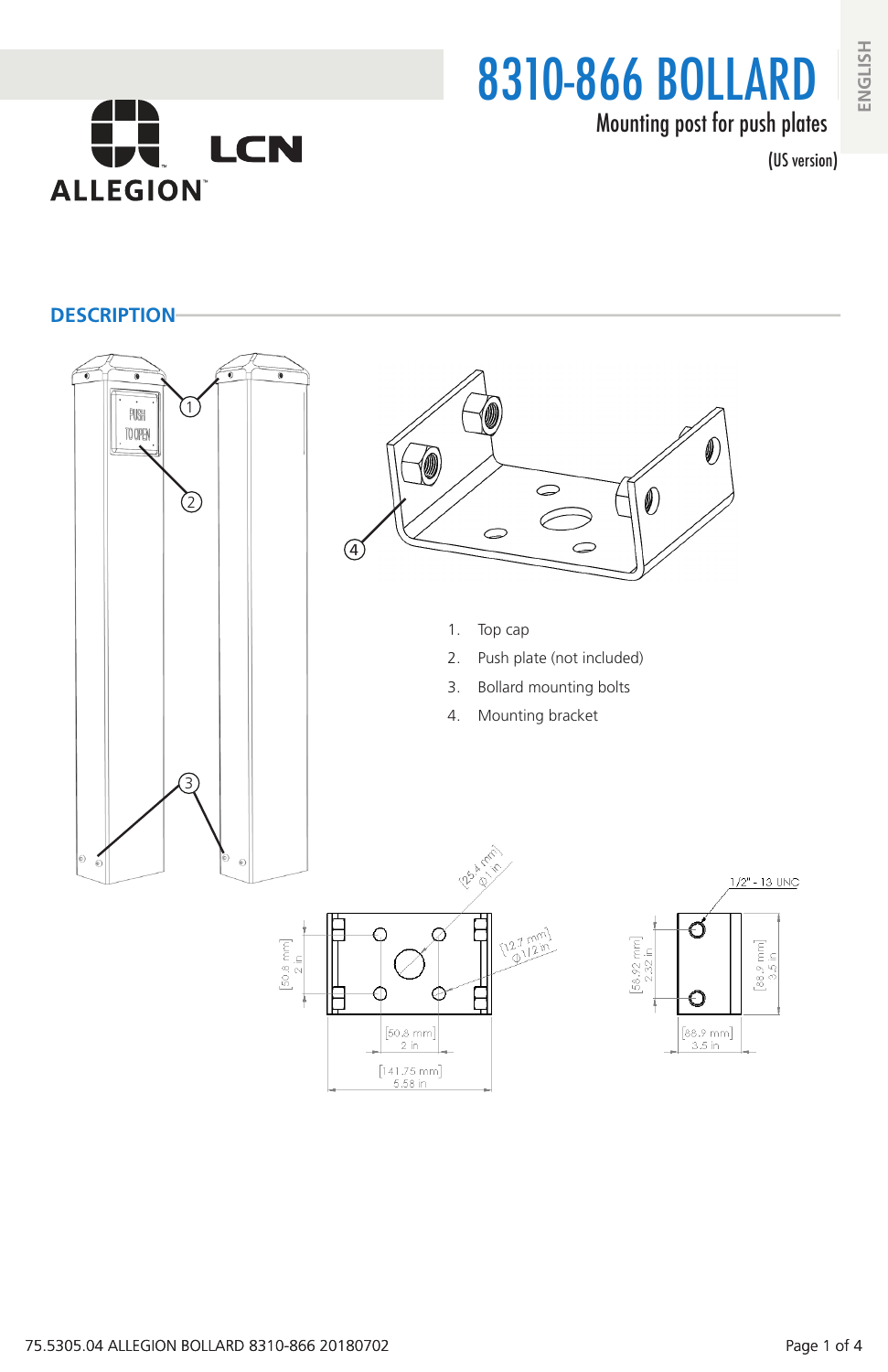## **PRECAUTIONS**



- $\Box$  Shut off all power going to header before attempting any wiring procedures.
- $\Box$  Maintain a clean & safe environment when working in public areas.
- $\Box$  Constantly be aware of pedestrian traffic around the door area.
- $\Box$  Always stop pedestrian traffic through the doorway when performing tests that may result in unexpected reactions by the door.
	- $\Box$  ESD (electrostatic discharge): Circuit boards are vulnerable to damage by electrostatic discharge. Before handling any board ensure you dissipate your body's ESD charge.
	- $\Box$  Always check placement of all wiring before powering up to ensure that moving door parts will not catch any wires and cause damage to equipment.
	- **E** Ensure compliance with all applicable safety standards (i.e. ANSI A156.10) upon completion of installation.
	- DO NOT attempt any internal repair of the components. Unauthorized disassembly or repair:
		- 1. May jeopardize personal safety and may expose one to the risk of electrical shock.
			- 2. May adversely affect the safe and reliable performance of the product resulting in a voided warranty.

## **INSTALLATION**

#### **Mounting Bracket**



For hardwired<sup>1</sup> applications, run activation wires through center hole and into conduit.



Use mounting bracket to mark four (4) mounting hole locations on concrete.



Drill four (4) 3 ⁄8" holes into concrete.



Hammer and set four (4) anchors into concrete.



Install mounting bracket and securely tighten nuts.

#### **NOTES**:

1. For wireless applications, refer to wireless transmitter section on page 3.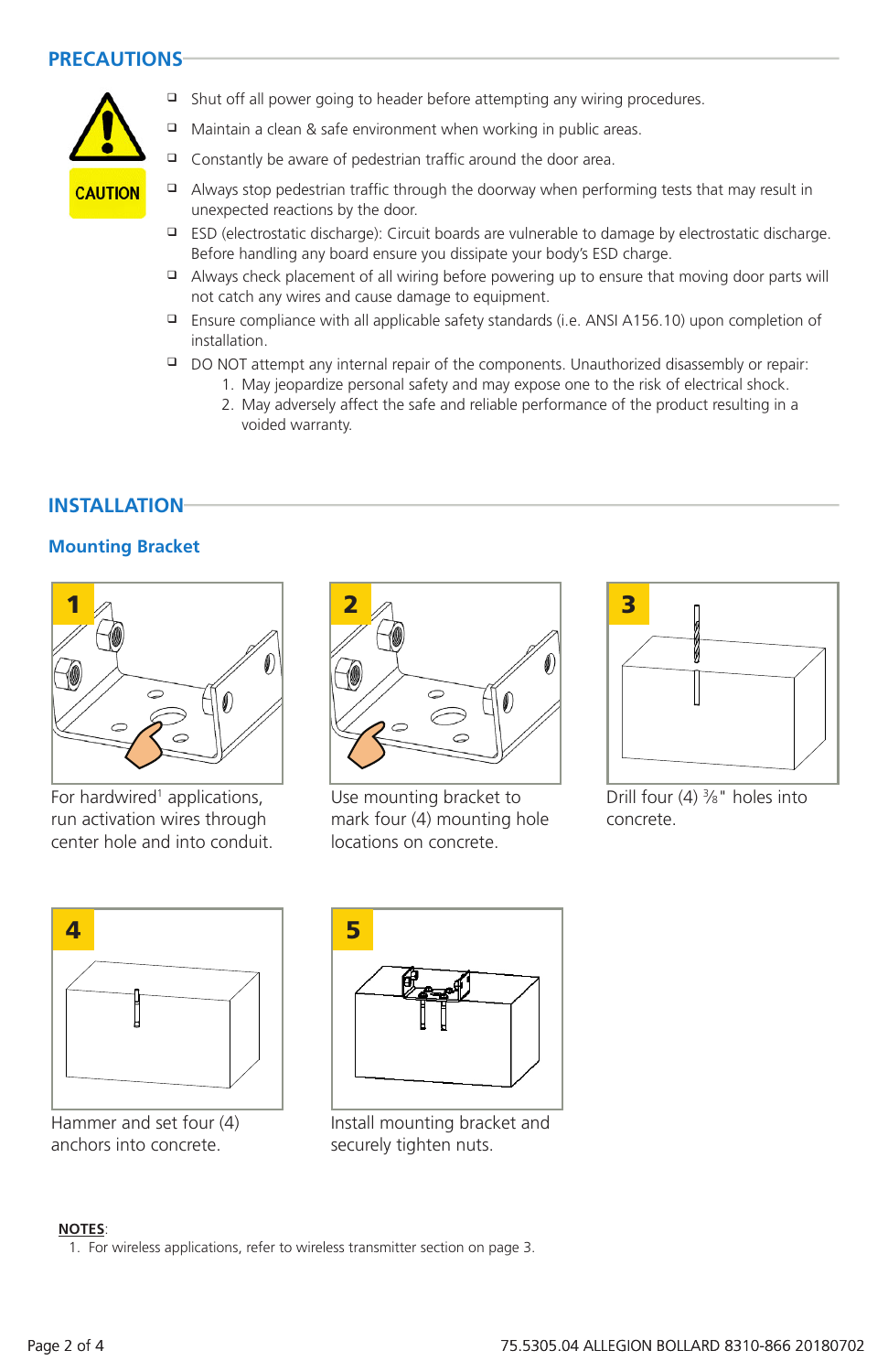# **INSTALLATION (cont.)**

#### **Assembly**



Align bollard to mounting bracket and attach using four (4) mounting bolts.

*Lubricate threads of bolts prior to installing. Secure bolts by hand only – using power tools may cause galling and bolts to freeze.*

## **Push Plate**



Thread push plate mounting screws into bollard, leaving majority of screw exposed.



Attach push plate using provided hex key (5 ⁄64"), and tighten.



For Panther plates, mount to bollard in the same manner as you would a wall.

*Refer to specific push plate user's guide for full mounting and installation instructions.*

#### **Wireless Transmitter**



Remove top cap to expose transmitter mounting tray.



Velcro transmitter and battery to mounting tray.<sup>1,2</sup>



Attach transmitter leads to NO and COM of push plate.

#### **NOTES**:

- 1. Do not allow transmitter to hang down into bollard as this may cause transmission interference.
- 2. Panther plates do not require a transmitter as it is integrated into the product.